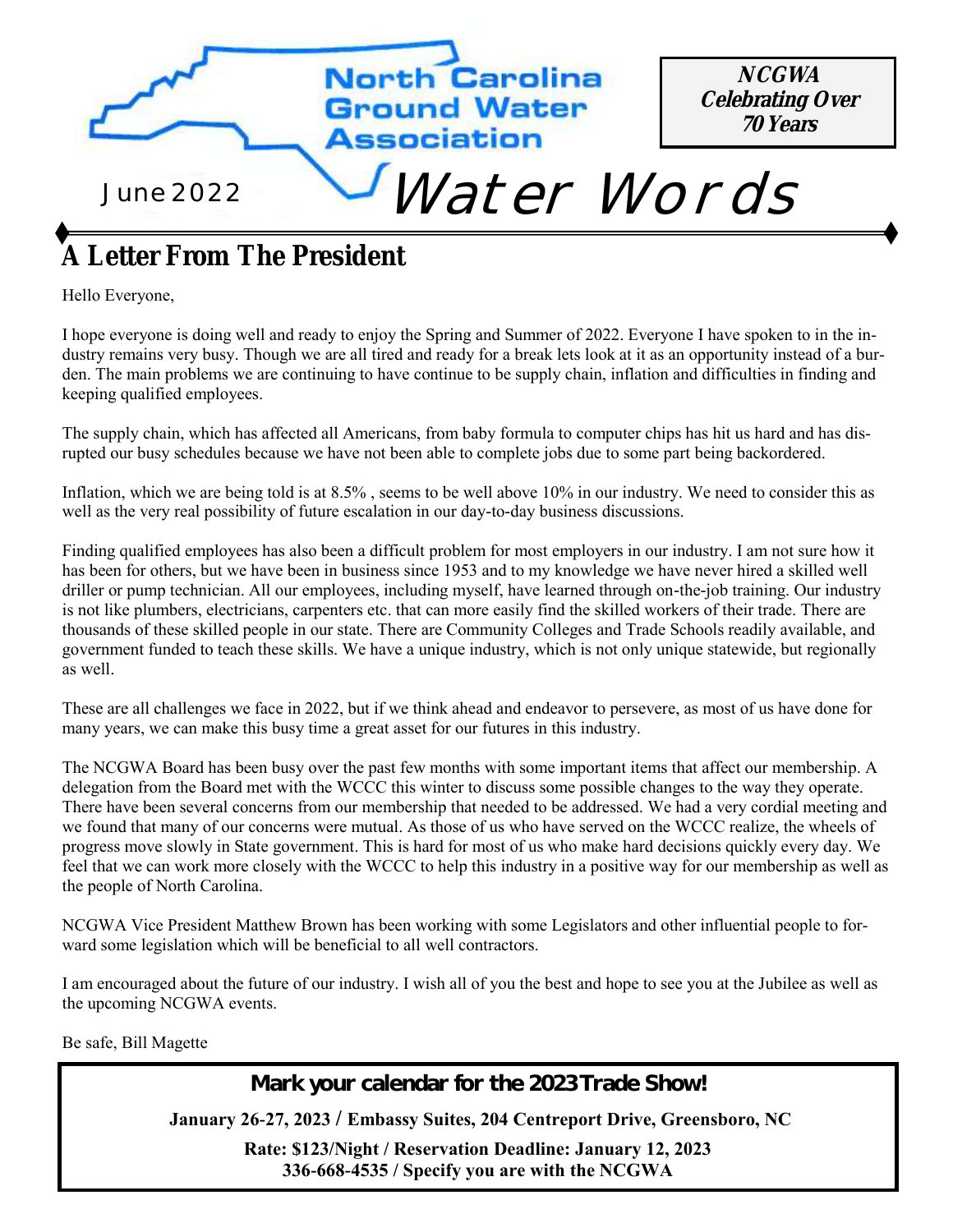# **STATEMENT OF PUBLISHER**

Water Words is the official publication of the North Carolina Ground Water Association. Readers are invited to submit manuscripts, which preferably would be limited to 2,000 words or fewer in length. Water Words' advertising policy attempts to conform its advertising to business endeavors. Products or services advertised in Water Words are not directly or impliedly endorsed by the NCGWA. The views and opinions implied or expressed herein by authors and advertisers are not necessarily those of NCGWA, the editor or the publisher, and no responsibility for such views will be assumed. This publication is provided with the understanding that opinions, instructions and advice provided by contributing authors and editors are those of such authors and editors and not of this publication. Neither the publisher nor the editor is engaged in providing professional opinions of any nature. If technical or professional advice is required in any aspect of your business, we encourage our readers to seek professional services. The publishers of Water Words may refuse to accept any and all advertising it believes to be false, fictitious or misleading.

### **AD COPY AND ARTICLES MAY BE SUBMITTED TO:**

NCGWA | 919-876-0687 | 919-878-7413 (FAX) | WWW.NCGWA.ORG **WATER WORDS** Elaine Christian, Publisher PO Box 41368 Raleigh, NC 27629 **919-876-0687 Email: elaine@execman.net**

# **RATES OF ADVERTISEMENT**

**Business Card Ad** \$50 per issue/\$200 year

**Quarter-page Ad** \$100 per issue/\$350 per year

**Half-page Ad** \$150 per issue/\$500 per year

**Full-page Ad** \$250 per issue/\$850 per year

**PUBLICATION DATES**

Articles and ad deadlines are the first day of **MARCH JUNE SEPTEMBER DECEMBER**

Any and all NCGWA members are encouraged to send information on past or coming events or news articles that would be of interest to other well drillers. Please send profiles of well drillers/ companies that you feel deserve to be highlighted in our newsletter.

# **NCGWA Board Of Directors**

**President Bill Magette**, Magette Well & Pump Company, Ahoskie, NC

**Vice President Matthew Brown**, Yadkin Well Co., Hamptonville, NC

**Secretary/Treasurer Reid Mullis**, Gopher Utility Services, Kannapolis, NC

**Immediate Past President Chauncey Leggett**, Lake Valley Well Co., Inc., Tarboro, NC

# **Directors**

**Jonathan Kamionka**, Bill's Well Drilling, Fayetteville, NC **Chad Mullis**, DL Mullis Well Drilling, Monroe, NC **Dan Graham**, Clear Water Solutions, West End, NC **Mike Floyd**, McCall Brothers, Charlotte, NC **Neill Pardue**, Air Drilling Company, Statesville, NC **Dustin Merrill**, Merrill Drilling & Water Systems, Penrose, NC **Jim Cornette**, ARM Waterworks, Hampstead, NC **Robb Armstrong**, Franklin Electric, Columbia, SC **Phil Silvestri**, Preferred Pump, Liberty, NC

**Executive Director Elaine Christian**, NCGWA, Raleigh, NC (919-876-0687)

# **Save the Dates!**

**South Atlantic Jubilee - Myrtle Beach, SC July 30-August 1, 2022**

**A NCGWA Membership Meeting will be held at the Jubilee. Time to be announced.**

# **NCGWA Website**

We are excited to announce a new feature to the NCGWA "Member List" on the NCGWA website. You can now include the "Areas of Work" your company works in. Please email to [elaine@execman.net](mailto:elaine@execman.net) or [execmaninfo@gmail.com](mailto:execmaninfo@gmail.com) the counties that you do work in – Counties only will be listed. Please limit your list to 18 counties.

# **Topic Suggestions Needed!!**

We are in the planning stage for the 2023 Trade show. Please let us know any topics for seminars you would like to have at next year's show. Please send any suggestions by August 1, 2022. You may send your suggestions to [elaine@execman.net](mailto:elaine@execman.net) or [execmaninfo@gmail.com.](mailto:execmaninfo@gmail.com) You may also call the NCGWA office at 919-876-0687 with any suggestions.

Let us hear from you!!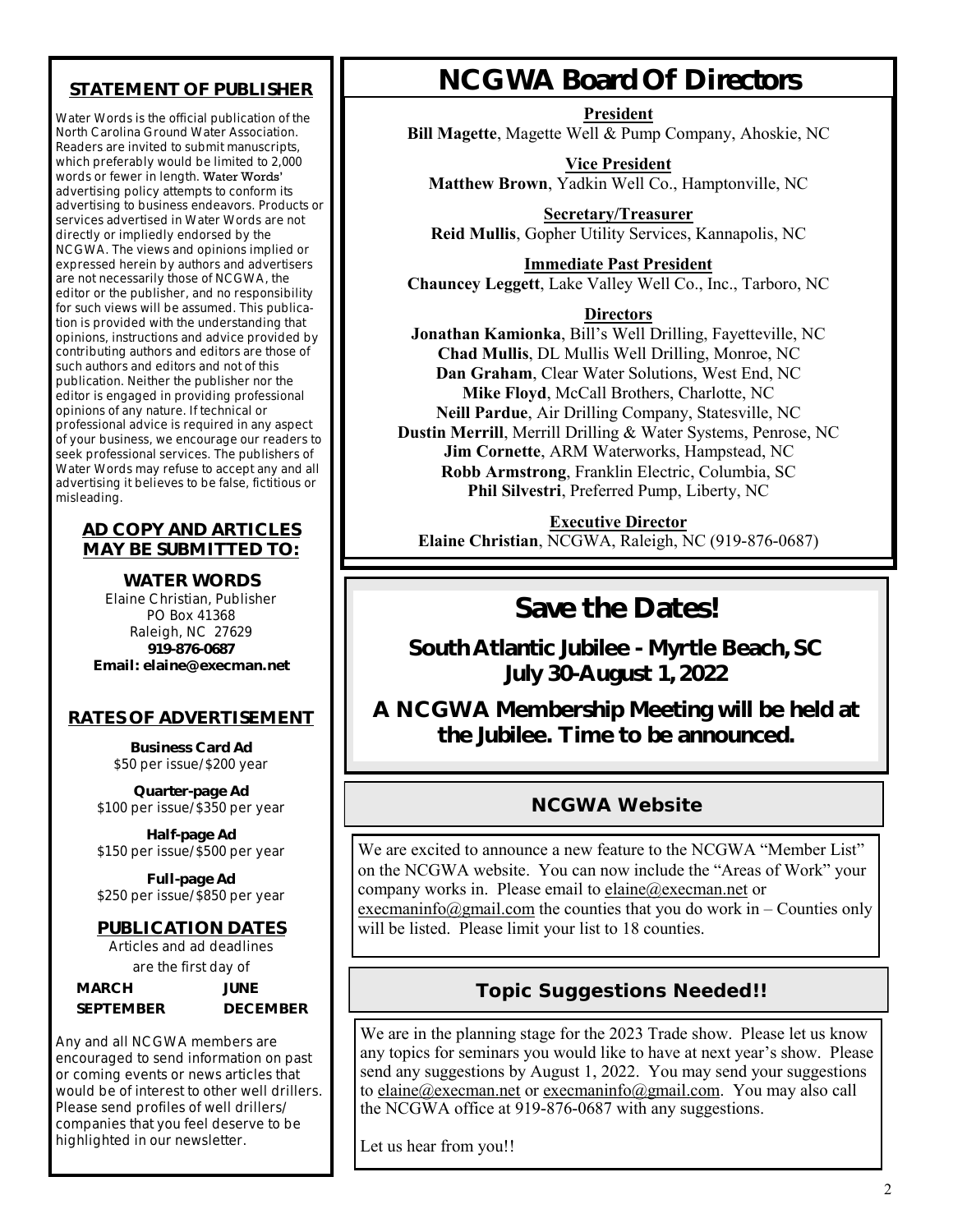# NCGWA Annual Golf Tournament and Fundraiser

The NCGWA Annual Golf Tournament and Fundraiser was held on April 28, 2022 at the Wedgewood Golf Course in Wilson, NC. We had a good turnout of participants and sponsors.



Congratulations to our winners—1st Place— David Hutson's Team (David Hutson, Gerrett Hutson and Mike Messana) 2nd Place—Lake Valley Well Co. Team (Chauncey Leggett, Tammie Leggett, John Hunter Leggett, Sammy Rackley and Wilson Mize) and 3rd Place—Preferred Pump Team (Phil Silvestri, Matt Landrum, Destin Silvestri and Harrison Hilliard )

The two closest to the pin were won by Robb Armstrong and David Hutson. The two longest drives were won by Gerrett Hutson and Mike Messana. Thank you to Flomatic for

donating the prize money for closest to the pin and longest drive contests.



# THANK YOU TO OUR SPONSORS

The NC Ground Water Association would like to thank all of the sponsors that helped make the NCGWA Annual Golf Tournament and Fundraiser a big success. Without you it would not have been possible!

The following companies were Hole Sponsors for the tournament.

A.O. Smith Water Systems Boyette Well & Septic Clear Water Solutions Drillers Service Flint & Walling Flomatic Research Research Research Research Research Research Research Research Research Research Research Research Research Research Research Research Research Research Research Research Research Research Franklin Electric Lake Valley Well Co. Magette Well & Pump Co. Preferred Pump Rakestraw Insurance/Bankers Insurance Simmons Manufacturing Wyo-Ben

We would also like to thank Robb Armstrong and John Boyette for arranging the golf tournament. It was a lot of work and they both did a wonderful job!

Education & Skeet Shoot Event. More information is coming soon. For more sporting fun - We are in the planning stages for our Continuing

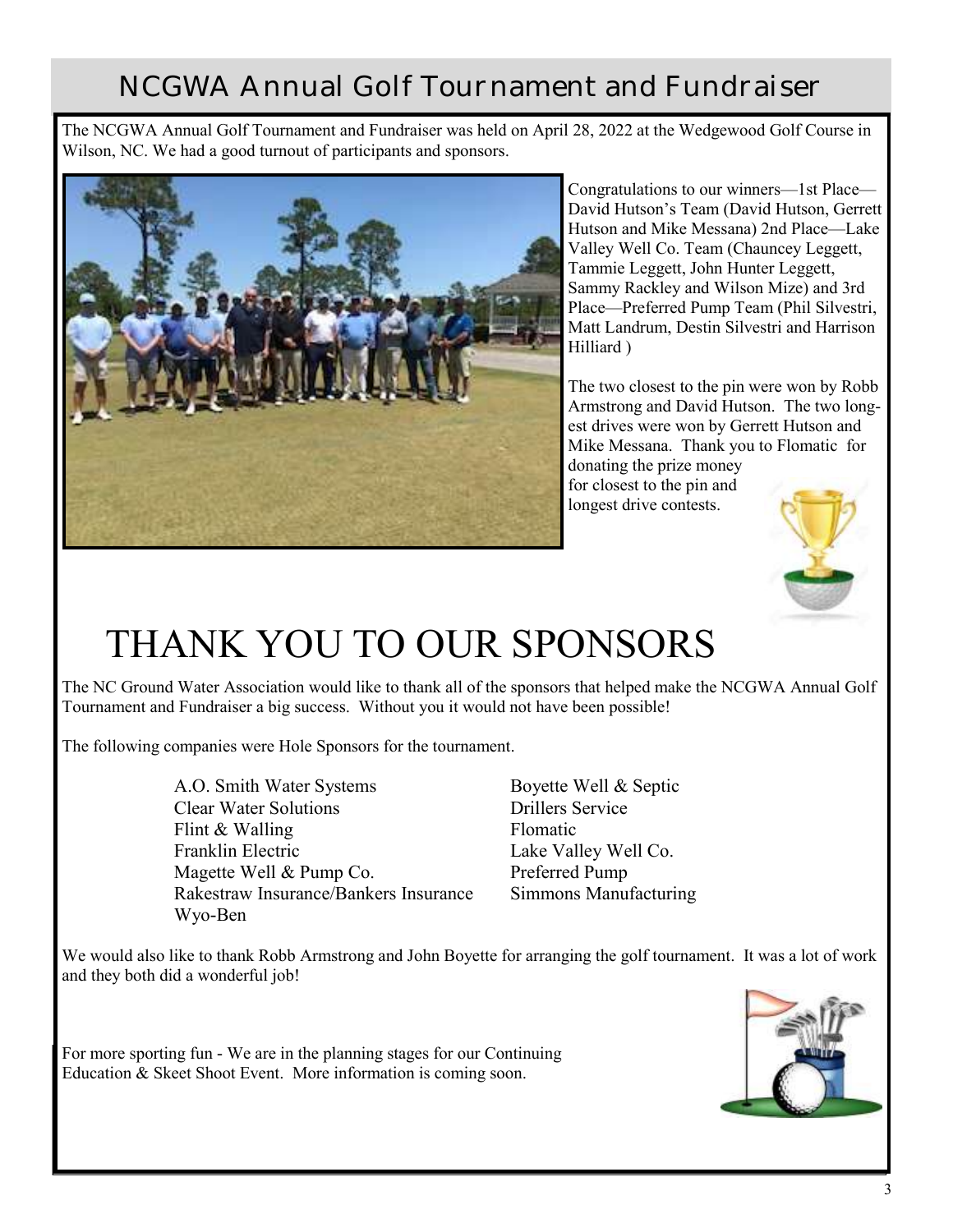# WSC Releases 2022 State of the US Water Well Industry Report

A new report on the state of the water well industry in the U.S. finds that despite the global COVID-19 pandemic, supply chain disruptions, and other economic issues, the industry experienced significant growth during 2021 and industry professionals remain optimistic about that growth trend continuing in 2022, driven by new home starts, the economy, and urban flight.

Commissioned by the Water Systems Council (WSC) and conducted by Thrive Market Intelligence during the fourth quarter of 2021, the 2022 State of the U.S. Water Well Industry Report surveyed 831 industry professionals. Respondents included water well contractors (71.4%), manufacturers (10.6%), distributors (14.1%), and manufacturer representatives (4%).

Survey respondents were asked to weigh in on their industry outlook and what is driving it -- regulation, environmental factors, technology, investment, and COVID-19 impact. In addition, survey respondents shared information on their individual businesses that present a clearer view of the industry makeup. Key highlights from the report include the following:

- Industry participants are optimistic about the industry, rating their outlook over the next 12 months a 7 out of 10.
- Chief concerns among industry participants include product availability, inflation, and workforce availability.
- Despite the challenges, COVID-19 had an overall positive impact on the industry and continues to drive demand.
- 68% of respondents rated the impact of regulation on their business as moderate to significant, which varied by geographic region.
- 74% of respondents said the weather had an impact on their business, although the effect was often balanced (equally positive and negative).
- More than 85% of respondents are part of a family-owned operation.
- The future of an experienced workforce in the water well industry is threatened by a lack of younger workers join ing the industry. The median age for water well contractors is 55, which is 11 years older than the average U.S. worker.

―This first-ever water well industry report gives business leaders access to information, benchmark data, and insights that will help them make decisions and capitalize on opportunities," said WSC Executive Director Margaret Martens. "This report also gives a voice to those in this essential industry and educates those outside the industry on who we are and why what we do is so important."

The full 2022 State of the U.S. Water Well Industry Report, which features an executive summary, detailed charts, and graphs, and individual comments from survey participants, is available for free download from the **[WSC website](https://r20.rs6.net/tn.jsp?f=0011psbfPOfIu6aAd4V_nDydX2sJPsvXTmtWCNMk72pB-_S66amFSmlq7qgGkrKWvcX-JbEAAo0t_ypxfQ9lDprPiBMQOQNfbifZUfSibWtvDro0MdnPRf8GCGinjawZPVuzYf3X6SrbzLHpatu9k4SwpiZaQMuFz9-0LG7mj0yo7Ywx8gMTP9Glqp_nZf-NdpO9ltH7VyOh6E=&c=YX1NUZDPJFiwozVD1wSe)**.

# Information from NC811

**Active Digger Research 2021 Data Sheet** - CGA worked with a third-party research firm to conduct an online survey of 1,821 active diggers (aged 18+) throughout the U.S. (and evenly distributed across the census divisions) between Sept. 20-29, 2021. Active diggers are defined as those who have completed an underground digging project in the past 12 months. Of those surveyed, 88% have personally done an underground digging project, and 59% have had a professional do an underground digging project. Additionally, within the past five years, 40% of respondents have completed three or fewer projects, 44% have completed 4-10 projects, and 16% have completed more than 10 projects. The top three types of projects completed include planting a tree, shrubs or bushes (68%); installing a new garden area (49%); and installing a fence (35%). To view the complete survey please visit: [https://commongroundalliance.com/Portals/0/](https://commongroundalliance.com/Portals/0/Library/2022/Active%20Digger%20Research%202021%20Data%20Sheet.pdf) [Library/2022/Active%20Digger%20Research%202021%20Data%20Sheet.pdf](https://commongroundalliance.com/Portals/0/Library/2022/Active%20Digger%20Research%202021%20Data%20Sheet.pdf)

One item to note is that NC811 was instrumental in partnering with Lowe's Home Improvement to share the 811 message on tree wraps, long handle tools and within the tool rental locations. Proud to be a part of where active diggers are turning to for information. At the end of the day, whether a professional excavator or homeowner, we are partners in protecting everyone's safely. *Submitted by Ann Rushing, NC811*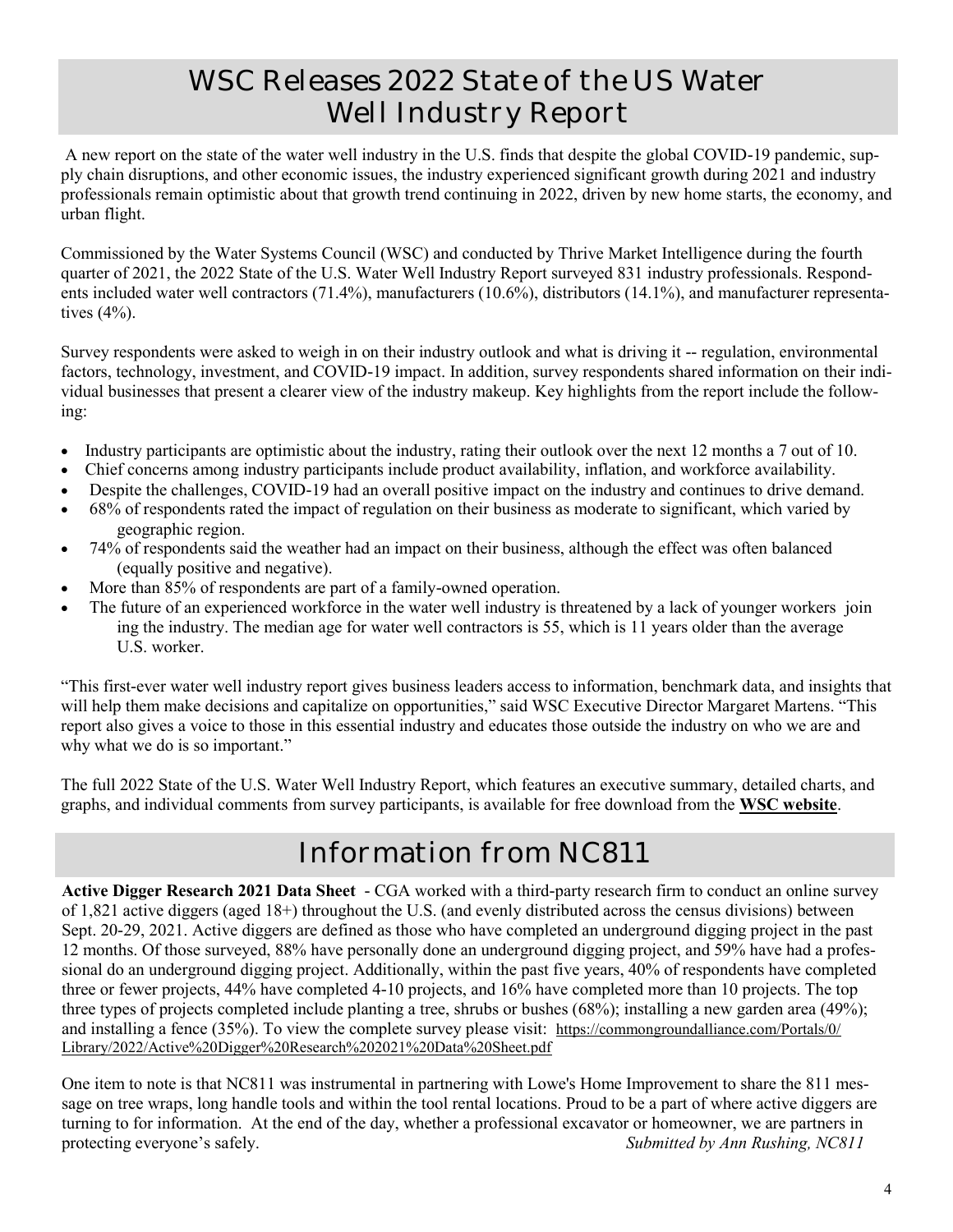# **NCGWA CORPORATE PARTNERS**

# Baroid

Mark Whittle PO Box 1675 Houston, TX 77251 mark.whittle@halliburton.com 281-871-5688

Drillers Service

Roy Lawson PO Box 1407 Hickory, NC 28603 r.lawson@dsidsi.com 828-431-3245

# Franklin Electric

Robb Armstrong 12 Summer Creek Court Irmo, SC 29063 rarmstrong@fele.com 321-356-6752

# **GEFCO**

Jamie Meade 680 Conroe Park W. Drive Conroe, TX 77303 jmeade@gefco.com 865-255-3878

# Hole Products

Sibyl Hendley 508 Memminger Court Woodruff, SC 29388 marketing@holeproducts.com 828-838-2110





293 Wright St. Delavan, WI 53115 mike.hulburt@pentair.com 714-227-8142



# Preferred Pump

Phil Silvestri 745 South Greensboro Street Liberty, NC 27298 psilvetri@preferredpump.com 336-373-5900

Roscoe Moss Company

David Branham 4360 Worth Street Los Angeles, CA 90063 dbranham@roscoemoss.com

913-488-1096





**ROSCOE MOSS COMPANY**



# $\mathbb{R}^N$ . Drive  $\mathbb{R}$  **GEFCO** Rotary Drill Service Eddie Hendershot PO Box 1470 Newton, NC 28658 ehendershot@rotarydrilll.com 828-465-0132

# Water You Doing While Storms are Brewing?

We hope you are preparing! It only takes one flood, one hurricane, one tornado, or one wildfire to wreak havoc. If you are not prepared, you should take action now to #bestormready.

Hurricane Preparedness

Hurricanes can happen along any US coastal area or any territory in the Atlantic or Pacific oceans. The Atlantic hurricane season runs from June 1 to November 30. The Eastern Pacific hurricane season runs from May 15 to November 30 and the Central Pacific hurricane season runs from June 1 to November 30. Hurricanes are not just a coastal problem. Rain, wind, floodwater, and tornadoes can happen far inland from where a hurricane or tropical storm makes landfall. Prepare your family and home before disaster strikes!

For more information go to ready.gov/hurricanes

*Taken from Well Owners Network News*



ranklin Electric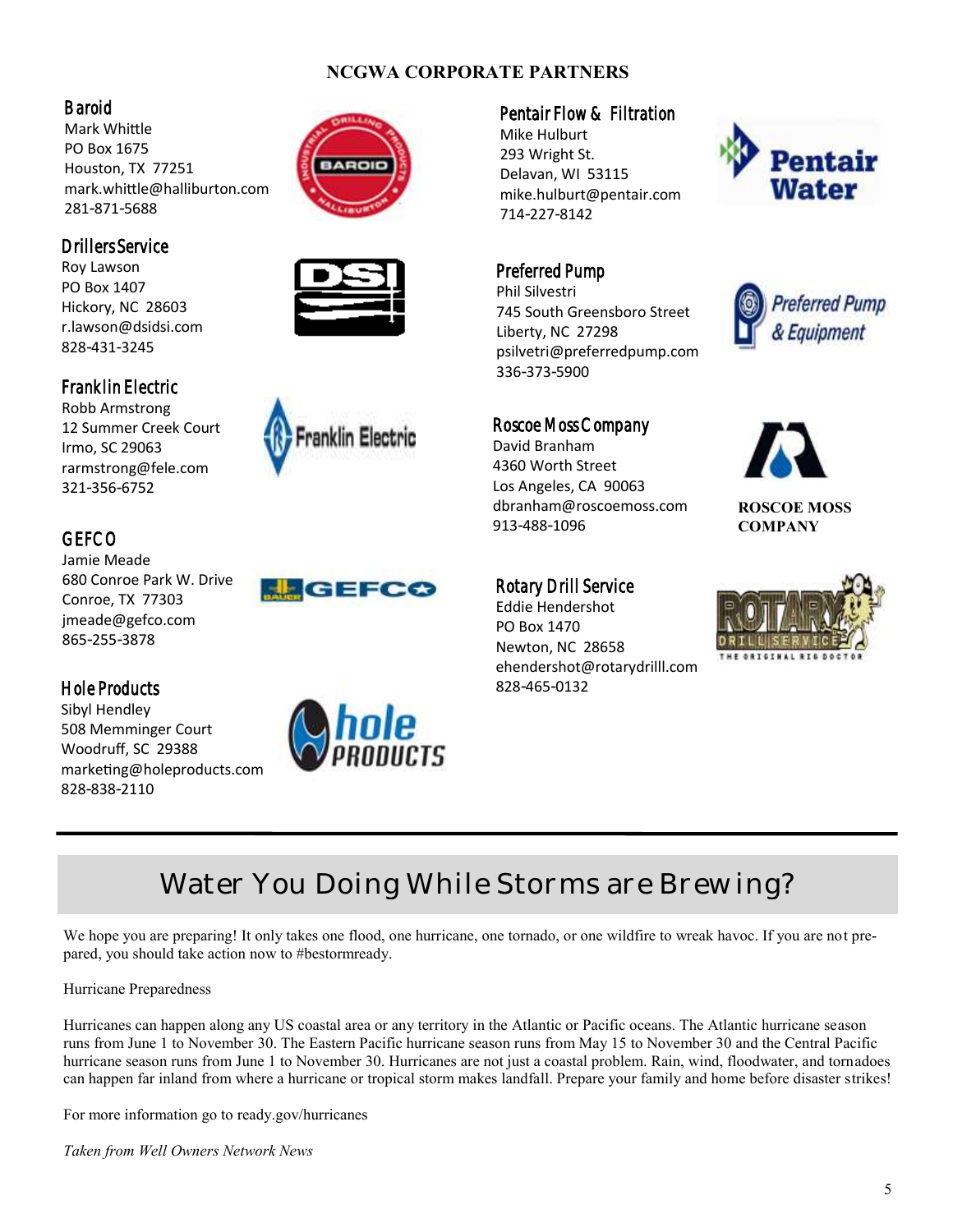# UTILIZE OUR EXPERT **BUILD CENTER TODAY**



**Ô.º ESSENTIAL.** ≈ CUSTOMIZE IT.





DSIDSI.com

CALL YOUR LOCAL NORTH CAROLINA DSI BRANCH TODAY!

HICKORY 828-322-1103 . GREENSBORO 336-275-9858 SELMA 919-934-5074 . WILMINGTON 910-799-1128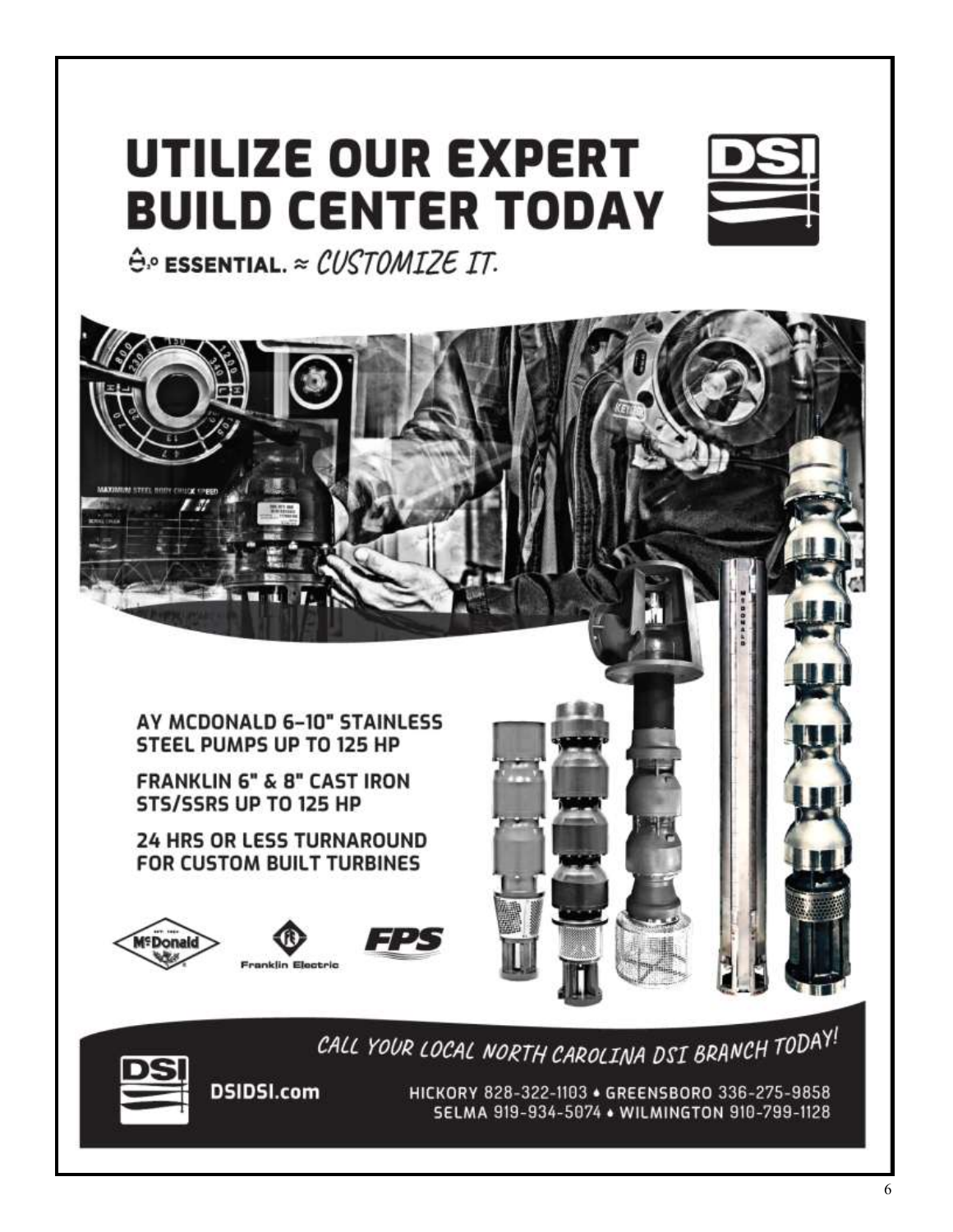THE LARGEST INVENTORIES IN THE SOUTH ATLANTIC! **Save Your Working Capital! We'll Inventory for You AND Deliver for Free!** 

Canton, NC (Ryan Buckner) (800) 311-2657

**Charlotte, NC (Craig Gilbert)** (855) 346-0128

Liberty, NC (Phil Silvestri) (855) 211-0689

# DO YOU NEED A PUMP HOIST?

If your company needs a pump hoist, visit our Used Rig Marketplace for plenty of options for every budget:

www.PreferredPump.com/used-rigs

# **IF YOU'RE LOOKING TO MAKE** A LONG-TERM INVESTMENT IN YOUR COMPANY'S FUTURE

**Now You Can Custom-Design** A Brand New Pump Hoist Online! www.PulstarMFG.com



# BRANDS YOU KNOW AND TRUST Ш



# www.PreferredPump.com

#### **PUMPS**

- · American-Marsh
- · Berkeley · Flint & Walling
- · FloWise
- · Grundfos
- Liberty
- Myers
- $Paco$
- · Peerless
- · Sta-Rite
- · Stenner

# · Wolf

- **ACCESSORIES**
- · American Granby
- $-$ Raker
- · BioBlend
- · Boshart
- · Campbell
- · Dekorra
- · Ideal
- · Jet-Lube
- · Kwik-Zip
- · Lakos/Claude Laval · Piedmont Well Covers
- · Simmons
- · Whitewater Mfg

# **TANKS**

- · Amtrol
- · Dixie
- · Flexcon
- · Infiltrator

#### PIPE

- · Alloy Screens
- · B&D Manufacturing
- · Certainteed
- · Charlotte Pipe · Diamond Plastics
- 
- · Galvanized Pipe · Johnson Screens
- · NAPCO
- 
- · Oil Creek Plastics · Silverline Plastics

#### **MOTORS & CONTROLS** · A.O. Smith

- AMC (Applied Motor Controls)
- · Baldor
- · Brandon & Clark
- · BW Controls
- · Century  $\cdot$  CSI
- · Danfoss
- · Grundfos
- · Pentair
- · Phase Technologies
- · Remote Control Technology
- · Siemens
- · SJE Rhombus
- · Square D
- US Motors
- · Yaskawa

# **WATER TREATMENT**

- $•$  ATS
- · Cotey Chemical
- $\cdot$  CSI
- · Pulsafeeder
- · Stenner
- · Sterling
- · Vigua

# **DRILLING**

- · Alturna Mats
- · Baroid
- · Big Foot
- · Eastern Drilling
- · Infinity Bit
- · Western Rubber

# **WIRE**

- · Regency Wire
- · Service Wire
- · Southwire

# **VALVES & FITTINGS**

 $\overline{7}$ 

- · Cycle Stop
- · Dole
- · Flomatic
- · Smith-Cooper
- · Spears

# **PUMPS + EQUIPMENT = TRIPS AND MERCHANDISE**

Preferred Pump's 2022 Dealer Awards Program is Going to Vegas and Hawai'i! We Also Have A Merchandise Catalog with Over 400 Quality Items.